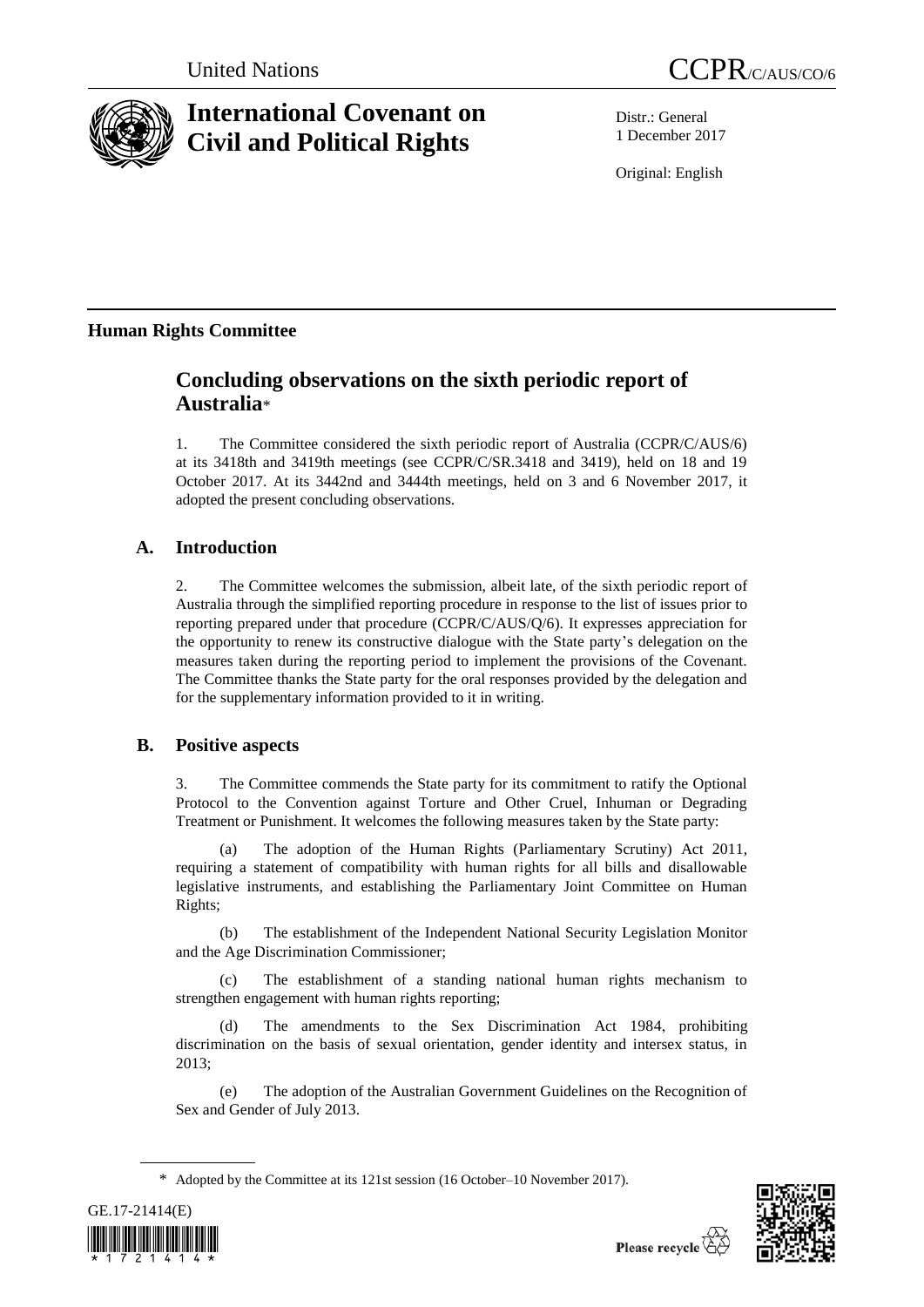4. The Committee also welcomes the State party's accession to the Optional Protocol to the Convention on the Rights of Persons with Disabilities, on 21 August 2009.

## **C. Principal matters of concern and recommendations**

#### **The Covenant in the domestic legal order**

5. The Committee notes the State party's position that existing domestic laws adequately implement the Covenant provisions, but observes that gaps in the application of Covenant rights still exist. The Committee thus remains concerned about the lack of comprehensive incorporating legislation. While acknowledging the efforts made to provide human rights training to judges, lawyers and public servants on an as-needed basis, the Committee is concerned about reports suggesting that there is limited awareness of the Covenant among State officials, which, coupled with the failure to incorporate the Covenant into domestic law, could adversely affect the effective implementation of the Covenant at the domestic level (art. 2).

6. **The Committee reiterates its recommendation (see CCPR/C/AUS/CO/5, para. 8) that the State party should adopt comprehensive federal legislation giving full legal effect to all Covenant provisions across all state and territory jurisdictions. It should also step up efforts to raise awareness about the Covenant and ensure the availability of specific training on the Covenant at the state and territory levels for judges, lawyers, prosecutors, law enforcement officers and public servants and for federal immigration staff.**

#### **Reservations**

7. The Committee notes that the State party maintains its reservations to articles 10, 14 (6) and 20 of the Covenant and that it considers them justified (art. 2).

8. **The State party should review periodically the justifications for, and the necessity of, maintaining its reservations to articles 10, 14 (6) and 20 of the Covenant with a view to withdrawing them.**

### **Views under the Optional Protocol**

9. While noting the State party's explanation that it gives due consideration, in good faith, to the Views adopted by the Committee, regards them as valuable indicators of the scope and nature of its obligations under the Covenant, and implements them where appropriate, the Committee remains concerned (see CCPR/C/AUS/CO/5, para. 10) about the State party's repeated failure to implement its Views. The Committee recalls its longstanding position, articulated in its general comment No. 33 (2008) on the obligations of States parties under the Optional Protocol to the International Covenant on Civil and Political Rights, that its Views exhibit some of the principal characteristics of a judicial decision and represent an authoritative determination by the organ established under the Covenant, charged by all State parties with the task of interpreting that instrument. Thus, the Committee regards implementation of the remedies indicated in its Views as an important part of the obligations of States parties under article 2 (3) of the Covenant and under the Optional Protocol (art. 2).

10. **The State party should promptly and fully implement all pending Views adopted by the Committee so as to guarantee the right of victims to an effective remedy when there has been a violation of the Covenant, in accordance with article 2 (3) of the Covenant.**

#### **Scrutiny of federal legislation for compatibility with human rights**

11. While appreciating the establishment of the Parliamentary Joint Committee on Human Rights to scrutinize bills with a view to ensuring their compatibility with international human rights treaties, including the Covenant, the Committee is concerned that bills are sometimes passed into law before the conclusion of review by the Parliamentary Joint Committee, and about reports questioning the quality of some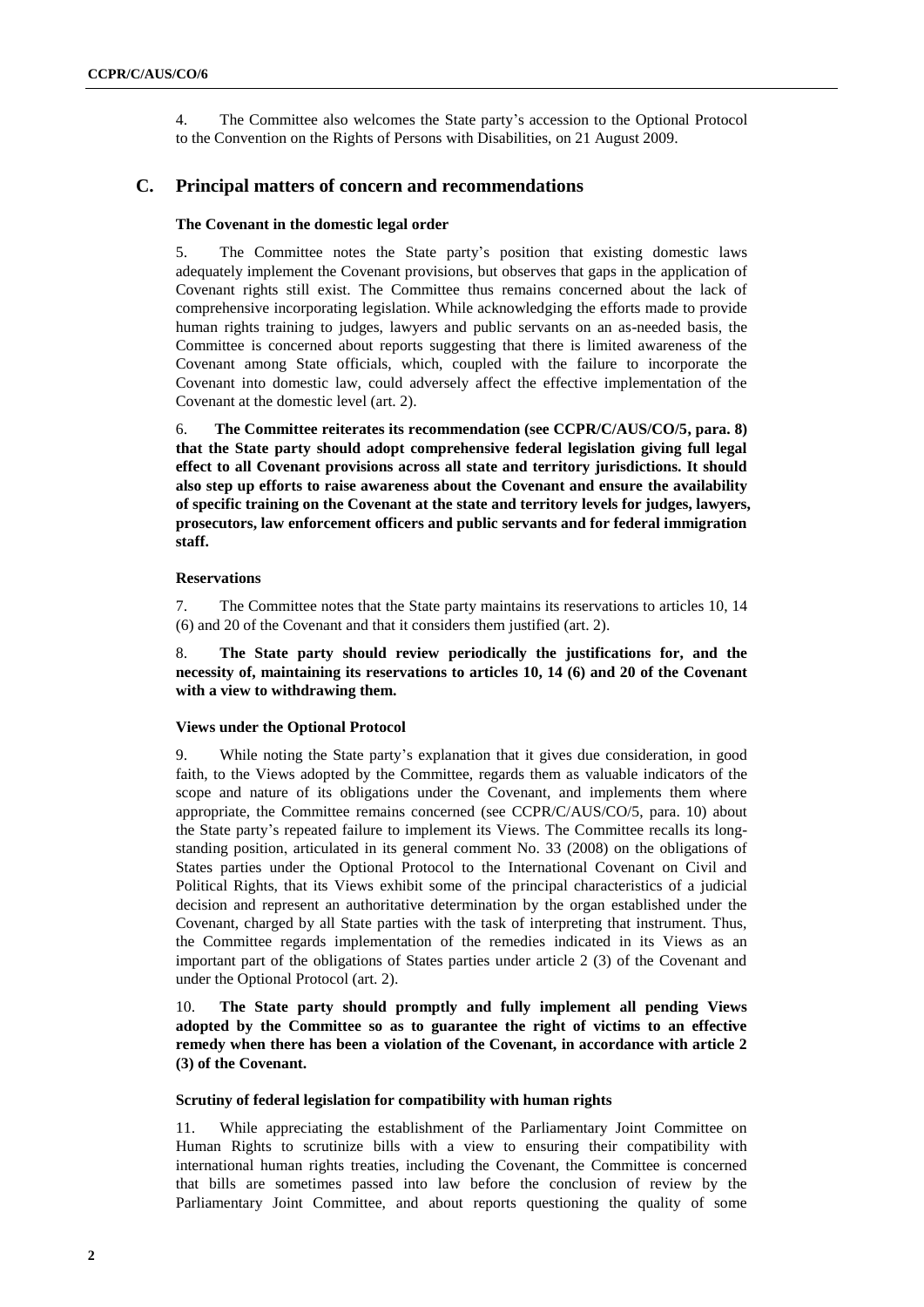statements of compatibility, notwithstanding the guidelines issued by the Attorney-General and the Parliamentary Joint Committee (art. 2).

12. **The State party should strengthen its legislative scrutiny processes with a view to ensuring that no bills are adopted before the conclusion of a meaningful and wellinformed review of their compatibility with the Covenant.** 

#### **Australian Human Rights Commission**

13. The Committee is concerned about reported attempts by senior politicians to discredit the work of the Australian Human Rights Commission in ways that might threaten its independence and the high public esteem in which it is held. The Committee also notes the cuts that have been made to the Commission's budget in recent years and welcomes the State party's assurance that such cuts are temporary and that the Commission's budget will be restored to its previous level (art. 2).

14. **The State party should refrain from taking any action or measures that could undermine the independence of the Australian Human Rights Commission, pursue its stated intention to restore the budget of the Commission, and ensure adequate funding for the Commission to continue to carry out its mandate effectively.**

#### **Counter-terrorism measures**

15. While acknowledging the State party's need to adopt measures to respond to the risk of terrorism, and while noting the safeguards in place to ensure respect for fundamental rights and freedoms, the Committee is nonetheless concerned about the haste with which some measures have been adopted, and the necessity and proportionality of certain counterterrorism powers, including control orders, stop, search and seizure powers, questioning and detention warrants, preventive and post-sentence detention order regimes, "declared areas" offences and revocation of citizenship. While welcoming the mandate of the Independent National Security Legislation Monitor to review counter-terrorism legislation, the Committee is concerned that in the past, the State party has not promptly acted upon a number of recommendations made by the Monitor and by the Council of Australian Governments, and has in fact reauthorized measures such as control orders and preventive detention orders and referred them to a new round of reviews by the Monitor and the Parliamentary Joint Committee on Intelligence and Security. While noting the State party's explanation that many of the prescribed powers have not been used, or have been used only rarely as a last resort, the Committee is concerned that there is a risk that such emergency measures could, over time, become the norm rather than the exception (arts. 2, 9, 10, 12, 17 and 26).

16. **The State party should comprehensively review its current counter-terrorism**  laws, policies and practices on a continuing basis with a view to ensuring their full **compliance with the Covenant, in particular by ensuring that any limitations of human rights for national security purposes serve legitimate government aims, are necessary and proportionate to those legitimate aims and are subject to appropriate safeguards. Moreover, it should act diligently on the outcome of such reviews.**

#### **Comprehensive anti-discrimination legislation**

17. The Committee is concerned about the lack of direct protection against discrimination on the basis of religion at the federal level, although it notes that a parliamentary inquiry is under way on the status of the human right to freedom of religion or belief. The Committee is also concerned about reported barriers to accessing effective remedies for discrimination, including the 6-month time limit for lodging complaints, the high cost of lawsuits, and the obligation for some complainants to seek leave to take their claims to court (arts. 2 and 26).

18. **The State party should take measures, including considering consolidating existing non-discrimination provisions in a comprehensive federal law, in order to ensure adequate and effective substantive and procedural protection against all forms of discrimination on all the prohibited grounds, including religion, and intersectional**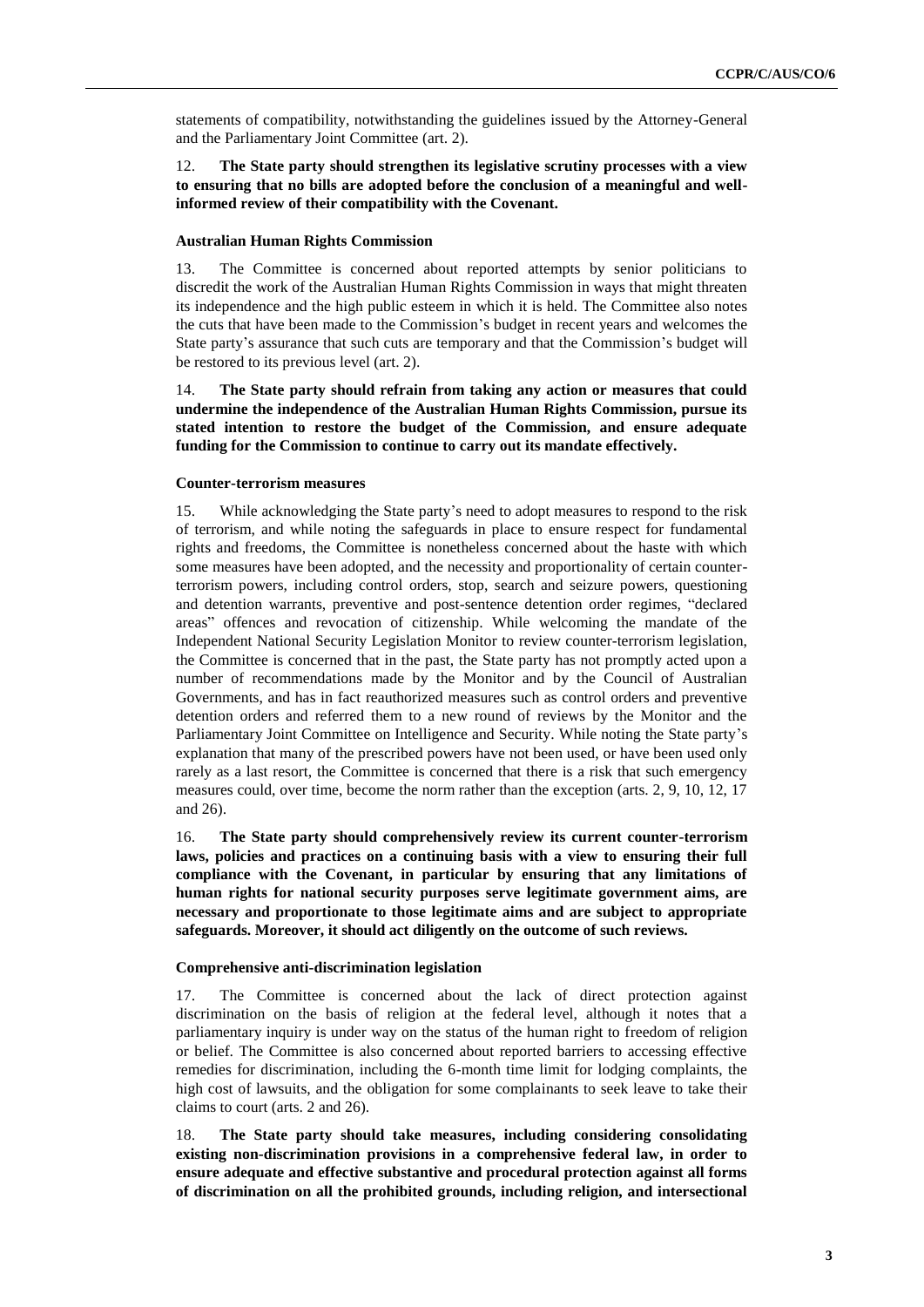## **discrimination, as well as access to effective and appropriate remedies for all victims of discrimination.**

#### **Racism and hate speech**

19. The Committee is concerned about: (a) reports of discrimination on the basis of ethnic, racial, cultural or religious background, with migrants from African countries being particularly targeted by discrimination and racial profiling; (b) attacks on places of worship and on individuals who are visibly religious or perceived to belong to a particular religion, such as Muslims, Jews and Sikhs; and (c) reported inconsistencies in anti-vilification laws across different states and territories (arts. 2, 7, 18, 20 and 26).

20. **The State party should strengthen its efforts, both through law enforcement activities and awareness-raising, to combat racial discrimination, hate speech and incitement to discrimination or violence on racial, ethnic or religious grounds, in accordance with articles 19 and 20 of the Covenant and the Committee's general comment No. 34 (2011) on freedoms of opinion and expression. It should, inter alia: (a) enhance funding and support initiatives aimed at promoting tolerance for diversity and at countering racism; (b) provide more training to law enforcement personnel, judges and prosecutors on the promotion of racial, ethnic and religious diversity and on the inadmissibility of racial profiling; (c) investigate hate crimes thoroughly, prosecute suspected perpetrators where appropriate and, if they are convicted, punish them and provide victims with adequate remedies; and (d) ensure the existence of adequate measures of response to instances of incitement to discrimination or violence on racial, ethnic or religious grounds, across all states and territories.**

### **Violence against women, including domestic violence**

21. While welcoming the various measures taken to address violence against women, including the National Plan to Reduce Violence against Women and their Children 2010– 2022 and the Stop the Violence project, the Committee remains concerned (see CCPR/C/AUS/CO/5, para. 17) that such violence persists and continues to have a disproportionate effect on indigenous women and women with disabilities. It notes that a review of the Family Law Act 1975 by the Australian Law Reform Commission has been under way since October 2017 and will address, inter alia, family violence and child abuse (arts. 2, 3, 7 and 26).

22. **The State party should strengthen its efforts to prevent and combat all forms of violence against women, including by:**

(a) **Ensuring data collection on domestic violence throughout all jurisdictions;**

(b) **Stepping up preventive measures and ensuring their effective implementation, including those funded through the Indigenous Advancement Strategy's Safety and Wellbeing Programme, and establishing an effective mechanism to encourage the reporting of cases of domestic violence;** 

(c) **Providing victims with access to legal, medical and psychological assistance and sufficient, safe and adequately funded shelters;**

(d) **Improving support services to women with disabilities who are victims of domestic violence, including through the implementation of the relevant recommendations from the Stop the Violence project;**

(e) **Ensuring that cases of domestic violence are thoroughly investigated, that perpetrators are prosecuted and, if convicted, punished with appropriate sanctions, and that victims have access to effective remedies and means of protection.**

#### **Non-therapeutic sterilization of persons with disabilities**

23. While noting that, in its inquiry report of July 2013, the Senate Standing Committee on Community Affairs recommended limiting the practice of sterilizing persons for psychosocial reasons and strengthening the safeguards against abuse, the Committee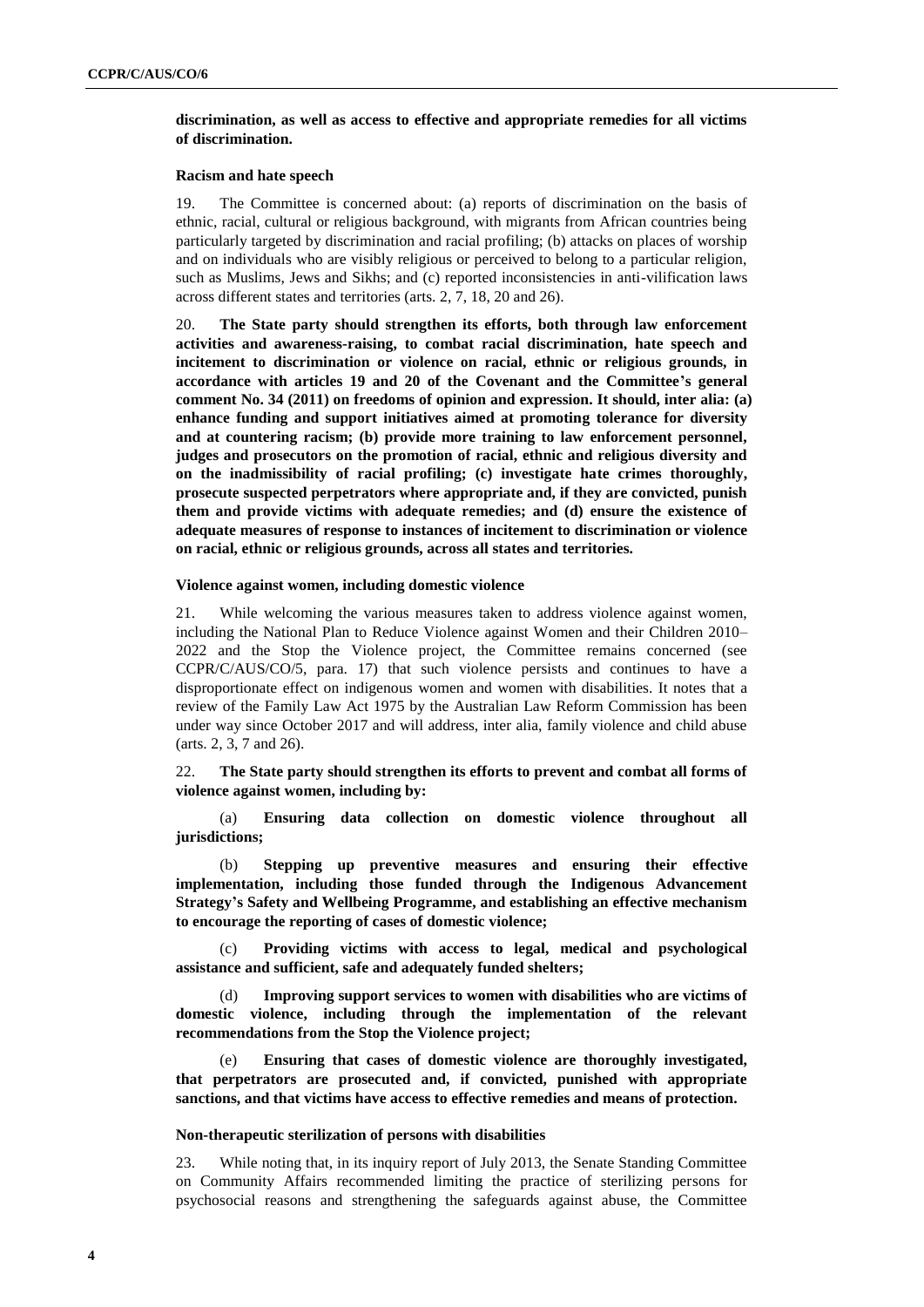remains concerned about the compatibility of the practice of involuntary non-therapeutic sterilization of women and girls with intellectual disabilities and/or cognitive impairments with the provisions of the Covenant, particularly those concerning the prohibition against cruel, inhuman and degrading treatment, the right to privacy and equality before the law (arts. 2, 7, 17, 24 and 26).

24. **The State party should abolish the practice of involuntary non-therapeutic sterilization of women and girls with intellectual disabilities and/or cognitive impairments.**

## **Sexual orientation, gender identity and intersex status**

25. The Committee is concerned that infants and children born with intersex variations are sometimes subject to irreversible and invasive medical interventions for purposes of gender assignment, which are often based on stereotyped gender roles and are performed before the children concerned are able to provide fully informed and free consent (arts. 3, 7, 9, 17, 24 and 26).

26. **The State party should give due consideration to the recommendations the Senate Standing Committee on Community Affairs made in its 2013 inquiry report on involuntary or coerced sterilization of intersex persons, and move to end irreversible medical treatment, especially surgery, of intersex infants and children, who are not yet able to provide fully informed and free consent, unless such procedures constitute an absolute medical necessity.**

27. The Committee notes that Family Court authorization is required for stage two hormone treatment for young people diagnosed with gender dysphoria. It is concerned that the delays and costs associated with obtaining the Court's authorization may compromise the success of such hormone treatment for the individuals concerned and cause them psychological harm, and welcomes the State party's willingness to reconsider the role of the Family Court in such matters. The Committee is also concerned that most states and territories require transgender persons to undergo surgical or medical treatment and be unmarried as a prerequisite for changing the legal record of their sex on cardinal documents (arts. 7, 17 and 26).

## 28. **The State party should:**

Consider ways to expedite access to stage two hormone treatment for **gender dysphoria, including by removing the need for court authorization in cases featuring uncontested agreement among parents or guardians, the child concerned and the medical team, as long as the treatment is provided in accordance with the relevant medical guidelines and standards of care;**

(b) **Take the measures necessary to remove surgery and marital status requirements for sex change on birth, death and marriage certificates, taking into account the Committee's Views in communication No. 2172/2012,** *G. v. Australia***.**

29. The Committee is concerned about the explicit ban on same-sex marriage in the Marriage Act 1961, which results in discriminatory treatment of same-sex couples, including in matters relating to divorce of couples who married overseas. While noting that the State party is currently conducting a voluntary, non-binding postal survey on the legalization of same-sex marriage, the Committee is of the view that resort to public opinion polls to facilitate upholding rights under the Covenant in general, and equality and non-discrimination of minority groups in particular, is not an acceptable decision-making method and that such an approach risks further marginalizing and stigmatizing members of minority groups (arts. 17 and 26).

30. **The State party should revise its laws, including the Marriage Act, to ensure, irrespective of the results of the Australian Marriage Law Postal Survey, that all its laws and policies afford equal protection to lesbian, gay, bisexual, transgender and intersex persons, couples and families, also taking into account the Committee's Views in communications No. 2172/2012,** *G. v. Australia***, and No. 2216/2012,** *C. v Australia***.**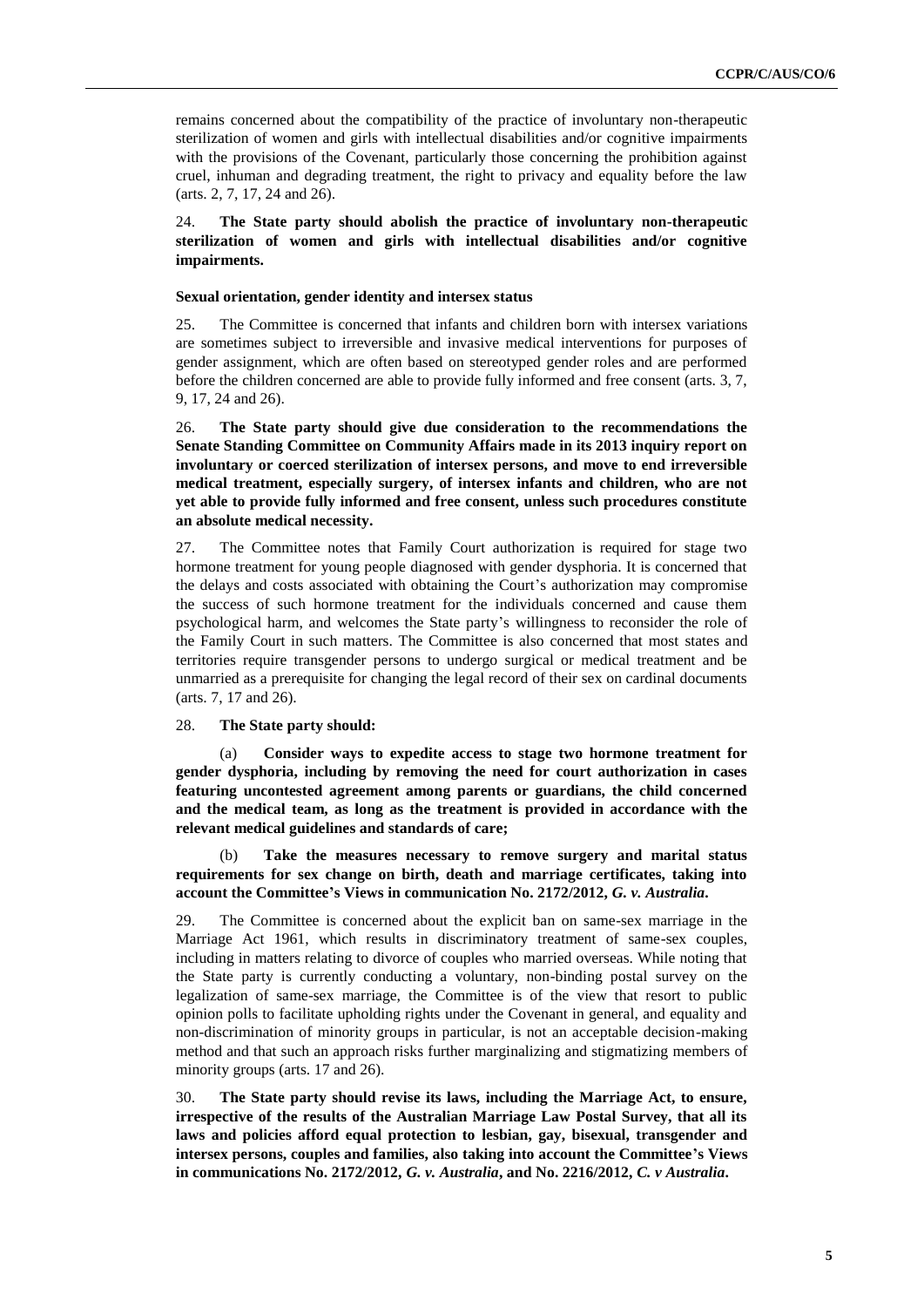#### **Investigations into allegations of excessive use of force by the police**

31. While noting the information provided on the role of coroners in various states in investigating allegations of excessive use of force by the police, the Committee is concerned that the close relationship between the police investigations and the coroners' investigations may compromise the independence of the coroners' investigations (arts. 2, 6, 7 and 14).

32. **The State party should ensure that all allegations of excessive use of force by the police, including deaths in custody, are investigated in a fully independent and impartial manner.**

#### **Non-refoulement**

33. While noting the information provided by the State party on the applicable standards and the safeguards in place, the Committee remains concerned that the domestic legal framework governing extradition, transfer or removal of non-citizens, including asylum seekers and refugees, does not afford full protection against non-refoulement. It is particularly concerned that:

(a) Regulations on extradition do not appear to comply fully with the nonrefoulement standard under the Covenant, or provide for independent judicial review of non-refoulement assessments;

(b) Section 197C of the Migration Act 1958 provides that, for the purposes of removal of an unlawful non-citizen, it is irrelevant whether the State party has nonrefoulement obligations in respect of such an individual, and that the individual may be removed without an assessment of non-refoulement concerns;

(c) Persons intercepted at sea through the so-called "Operation Sovereign Borders", which was launched in 2013, are subject to "on-water" assessments of their international protection needs at sea through a reportedly speedy process, without access to counsel or an effective possibility to legally challenge the decision;

The Migration and Maritime Powers Legislation Amendment (Resolving the Asylum Legacy Caseload) Act 2014 introduced a new "fast track" assessment process for illegal maritime arrivals that removes key procedural safeguards at merits review, including a limited paper appeal process and restrictions on consideration of new evidence, and narrower access to free government-funded legal assistance for most asylum seekers. It also excludes certain categories of asylum seekers even from the limited form of merits review (arts. 2, 6, 7, 9 and 13).

34. **The State party should ensure that the non-refoulement principle is secured in law and strictly adhered to in practice, and that all asylum seekers, regardless of their mode of arrival, have access to fair and efficient refugee status determination procedures and non-refoulement determinations, including by:**

(a) **Repealing section 197 (c) of the Migration Act 1958 and introducing a legal obligation to ensure that the removal of an individual must always be consistent with the State party's non-refoulement obligations;** 

(b) **Reviewing the policy and practices during interceptions at sea, including on-water assessments, to ensure that all persons under the State party's jurisdiction who are in need of international protection have access to fair and efficient asylum procedures within the territory of the State, including access to legal representation where appropriate, and to legal remedies. The State party should also allow monitoring of the processing of intercepted persons by international observers, including the Office of the United Nations High Commissioner for Refugees;**

(c) **Consider repealing the Migration and Maritime Powers Legislation Amendment (Resolving the Asylum Legacy Caseload) Act 2014.**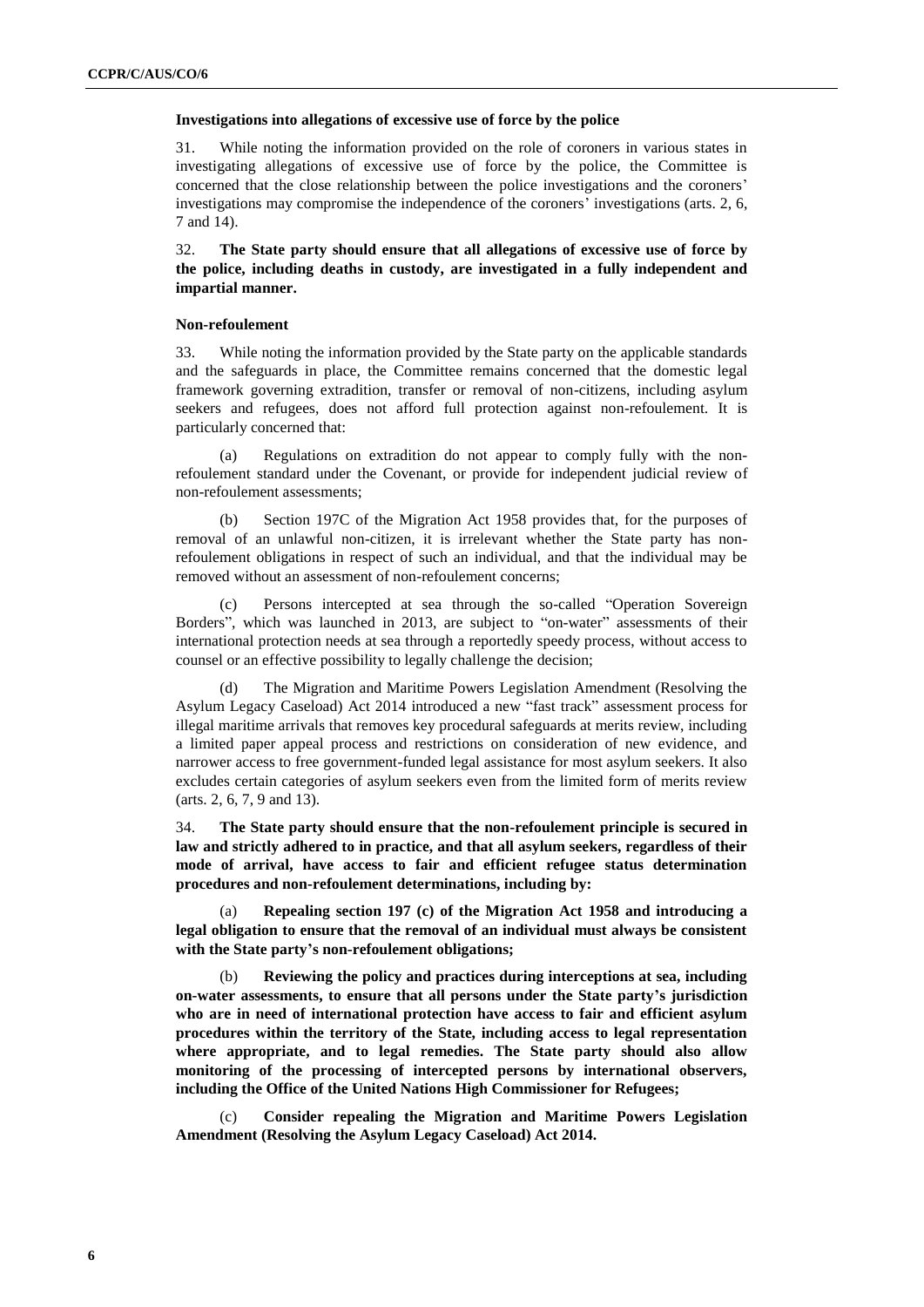#### **Offshore immigration processing facilities and Christmas Island**

35. While noting the State party's position that it does not exercise effective control over unauthorized maritime arrivals taken to regional processing centres in Papua New Guinea and Nauru, the Committee recalls the "power or effective control" standard for jurisdiction laid out in its general comment No. 31 (2004) on the nature of the general legal obligation imposed on States parties to the Covenant. The Committee considers that the significant levels of control and influence exercised by the State party over the operation of the offshore regional processing centres, including over their establishment, funding and service provided therein, amount to such effective control. The Committee is concerned about:

(a) The conditions in the offshore immigration processing facilities in Papua New Guinea (Manus Island) and Nauru, which also hold children, including inadequate mental health services, the serious safety issues and instances of assault, sexual abuse, selfharm and suspicious deaths, and the fact that the harsh conditions have reportedly compelled some asylum seekers to return to their country of origin, despite the risks that they face there;

(b) Severe restrictions on access to and information regarding the offshore immigration processing facilities, including a lack of monitoring by the Australian Human Rights Commission;

(c) The closure of the Manus Island regional processing centre on 31 October 2017 without adequate arrangements for long-term viable relocation solutions for all the refugees and asylum seekers who were transferred there by the State party;

(d) The continued operation of the Christmas Island detention centre, notwithstanding the difficulties in ensuring the full protection of the rights of persons held there owing to its remoteness (arts. 2, 6, 7, 9, 10 and 13).

## 36. **The State party should:**

(a) **End its offshore transfer arrangements and cease any further transfers of refugees or asylum seekers to Nauru, Papua New Guinea or any other "regional processing country";**

(b) **Take all the measures necessary to protect the rights of refugees and asylum seekers affected by the closure of processing centres, including against nonrefoulement, ensure their transfer to Australia or their relocation to other appropriate safe countries, and closely monitor their situation after the closure of the centres;** 

(c) **Consider closing down the Christmas Island detention centre.**

#### **Mandatory immigration detention**

37. While noting the information concerning available safeguards against arbitrary detention, the Committee remains concerned (see CCPR/C/AUS/CO/5, para. 23) that the rigid mandatory detention scheme under the Migration Act 1958 does not meet the legal standards under article 9 of the Covenant due to the lengthy periods of migrant detention it allows and the indefinite detention of refugees and asylum seekers who have received adverse security assessments from the Australian Security Intelligence Organisation, without adequate procedural safeguards to meaningfully challenge their detention. The Committee is particularly concerned about what appears to be the use of detention powers as a general deterrent against unlawful entry rather than in response to an individual risk, and the continued application of mandatory detention in respect of children and unaccompanied minors, despite the reduction in the number of children in immigration detention. It is also concerned about poor conditions of detention in some facilities, the detention of asylum seekers together with migrants who have been refused a visa due to their criminal records, the high reported rates of mental health problems among migrants in detention, which allegedly correlate to the length and conditions of detention, and the reported increased use of force and physical restraint against migrants in detention (arts. 2, 7, 9, 10, 13 and 24).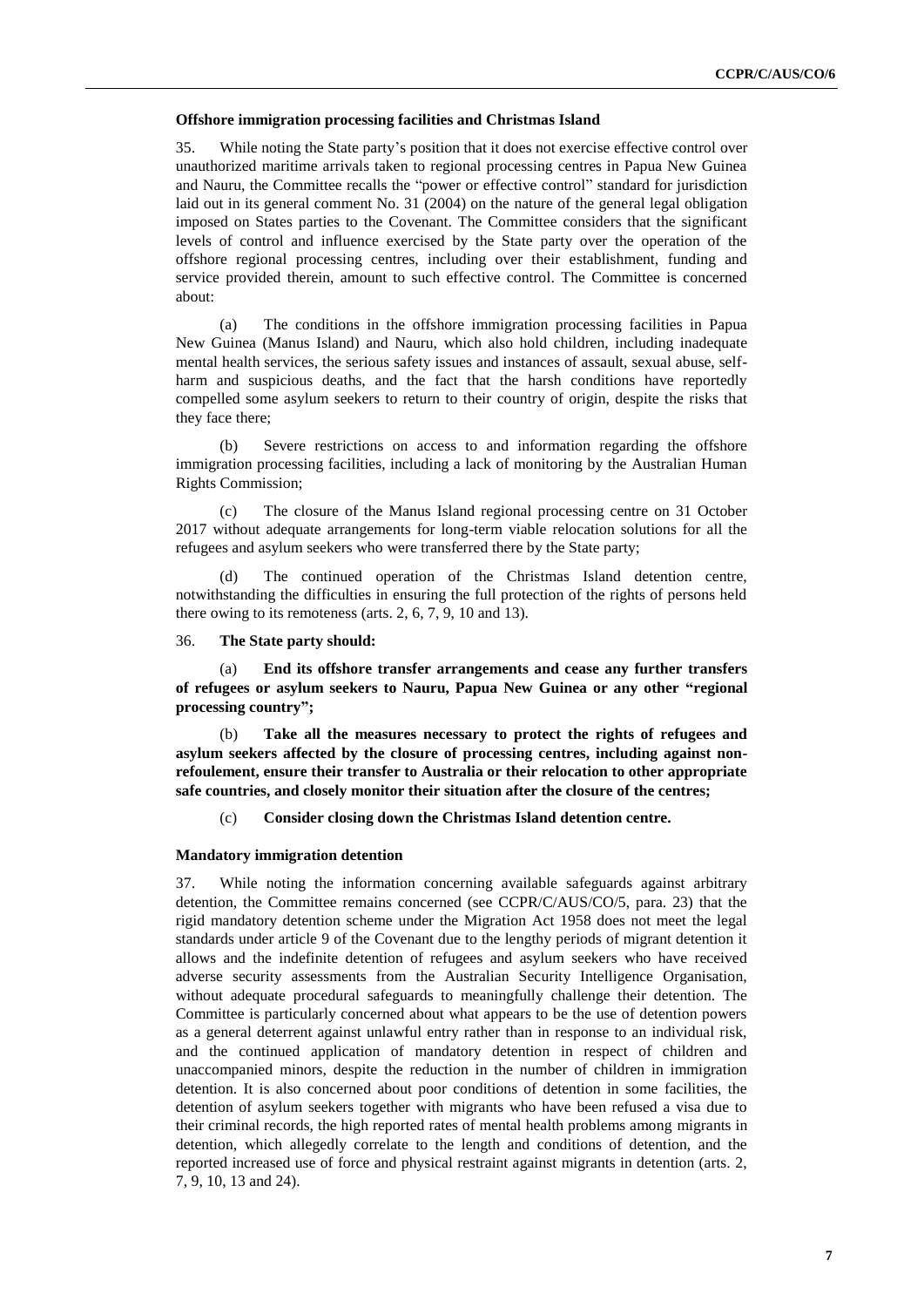38. **The State party should bring its legislation and practices relating to immigration detention into compliance with article 9 of the Covenant, taking into account the Committee's general comment No. 35 (2014) on liberty and security of person (particularly para. 18). It should, inter alia: (a) significantly reduce the period of initial mandatory detention and ensure that any detention beyond that initial period is justified as reasonable, necessary and proportionate in the light of the individual's circumstances and is subject to periodic judicial review; (b) expand the use of alternatives to detention; (c) consider introducing a time limit on the overall duration of immigration detention; (d) provide for a meaningful right to appeal against the indefinite detention of individuals who have received adverse security assessments from the Australian Security Intelligence Organisation, including a fair opportunity to refute the claims against them; and (e) ensure that children and unaccompanied minors are not detained, except as a measure of last resort and for the shortest appropriate period of time, taking into account their best interests as a primary consideration with regard to the duration and conditions of detention and their special need for care. The State party should address the conditions of detention in immigration facilities, provide adequate mental health care, refrain from applying force or physical restraints against migrants and ensure that all allegations of use of force against them are promptly investigated, that perpetrators are prosecuted and, if convicted, punished with appropriate sanctions, and that victims are offered reparation.**

#### **Overrepresentation of indigenous Australians in prisons**

39. The Committee is concerned about the significant overrepresentation of indigenous men, women and juveniles in prisons, with indigenous adult prisoners making up 27 per cent of the overall prison population as at 30 June 2016. The Committee notes with concern that mandatory sentencing and imprisonment for fine defaults might contribute to such disproportionately high rates of incarceration of indigenous Australians. It is also concerned that access to culturally appropriate legal assistance services, including interpretation and translation services, for marginalized and disadvantaged people such as Aboriginal and Torres Strait Islander peoples, remains insufficient (arts. 2, 9, 14, 26 and 27).

40. **The State party should take robust measures to address the overrepresentation of indigenous Australians in prisons, inter alia, by identifying and revising regulations and policies leading to their high rates of incarceration, including the mandatory sentencing laws and imprisonment for fine default, and by enhancing the use of noncustodial measures and diverting programmes. It should give due consideration to the forthcoming recommendations of the Australian Law Reform Commission's inquiry into the incarceration of Aboriginal and Torres Strait Islander peoples, and of the Royal Commission's inquiry into the Protection and Detention of Children in the Northern Territory. The State party should ensure that adequate, culturallyappropriate and accessible legal services are available to Aboriginal and Torres Strait Islander people.**

#### **Treatment of prisoners**

41. The Committee is concerned about reports of prison overcrowding, inadequate mental health-care facilities, solitary confinement and routine strip searches in places of detention (arts. 7 and 10).

#### 42. **The State party should:**

(a) **Eliminate overcrowding in places of detention, including by increasing resort to non-custodial alternative measures to detention;**

(b) **Ensure adequate mental health care for prisoners;**

(c) **Refrain from imposing solitary confinement, except in the most exceptional circumstances and for strictly limited periods;**

(d) **Ensure that persons deprived of liberty are treated with humanity and with respect for the inherent dignity of the human person;**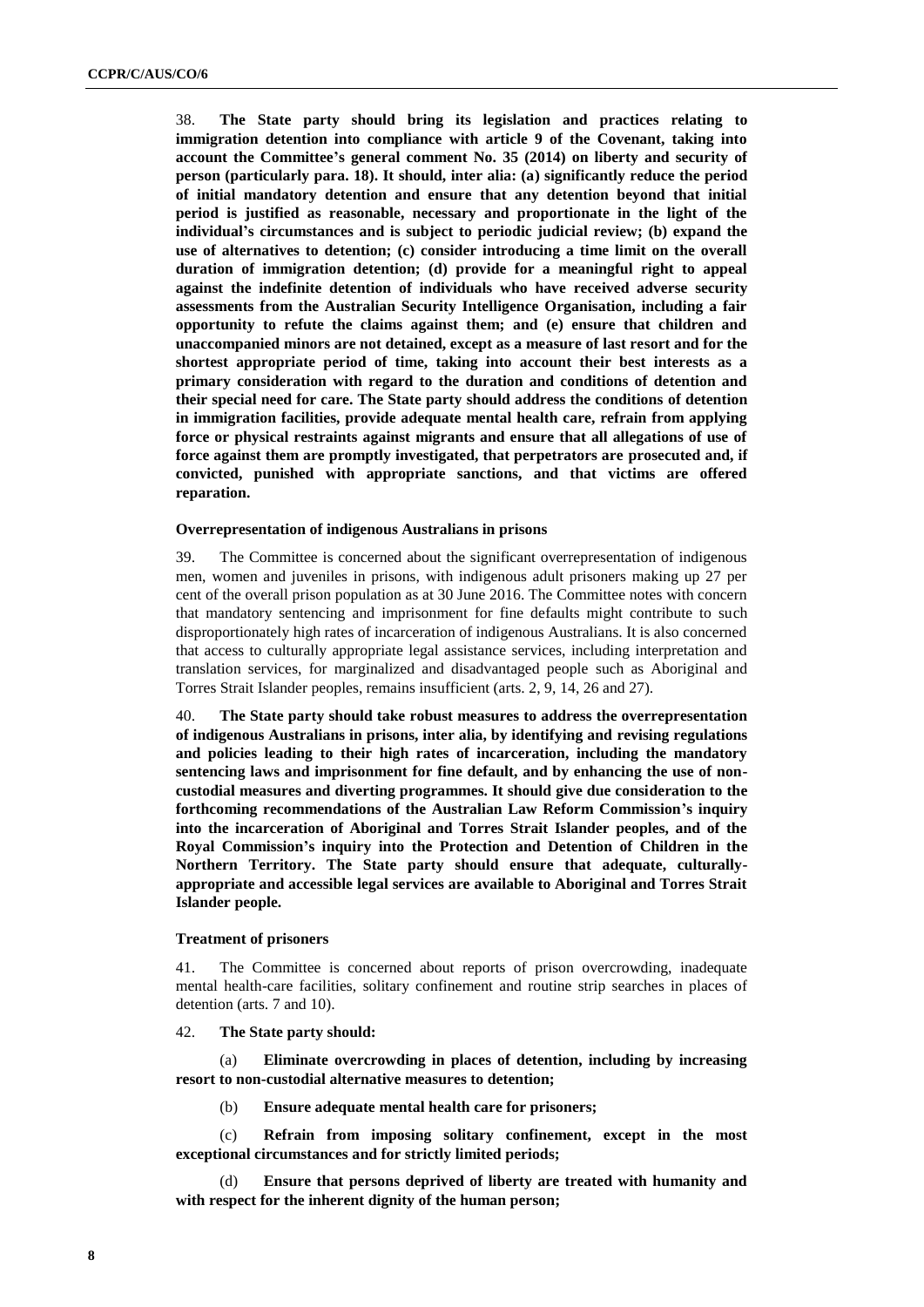(e) **Act on the commitment to ratify the Optional Protocol to the Convention against Torture and ensure that the national preventive mechanism to be established following ratification will be granted access to all places of deprivation of liberty under the jurisdiction of the State party.**

## **Juvenile justice**

43. While noting the rebuttable presumption that a child between the ages of 10 and 14 years of age is incapable of committing a crime, the Committee remains concerned that the age of criminal responsibility for Commonwealth, state and territory offences is 10 years (arts. 9, 14 and 24).

## 44. **The State party should raise the minimum age of criminal responsibility, in accordance with international standards.**

#### **Metadata retention**

45. While noting the availability of administrative oversight mechanisms concerning access to metadata retained by telecommunications providers for two years, the Committee is concerned about the lack of judicial authorization for access to such metadata and its extensive use in national security, including counter-terrorism, and criminal investigations (art. 17).

46. **The State party should strengthen the safeguards against arbitrary interference with the privacy of individuals with regard to accessing metadata by introducing judicial control over such access.** 

## **Right to vote**

47. The Committee is concerned that section 93 (8) of the Commonwealth Electoral Act 1918 denies the right to vote to any person of "unsound mind" and that similar provisions are contained in state and territory electoral legislation. It is also concerned that Queensland still maintains a blanket denial of the right to vote in local and state elections for all prisoners serving a prison sentence, and that restrictions on prisoner voting have a disproportionate impact on indigenous peoples in view of their overrepresentation in prisons (arts. 10, 25 and 26).

48. **The State party should ensure that federal, state and territory electoral legislation does not discriminate against persons with intellectual and psychosocial disabilities by denying them the right to vote on bases that are disproportionate or that have no reasonable or objective relation to their ability to vote. It should also ensure that Queensland affords the right to vote to convicted prisoners, and review the impact of restrictions on prisoner voting on political participation by indigenous peoples.**

#### **Rights of indigenous peoples**

49. While noting the establishment of the National Congress of Australia's First Peoples in 2010, the Committee is concerned about its limited funding. Furthermore, while welcoming the Prime Minister's statement in support of the recommendations made by the Referendum Council in its report of 30 June 2017, the Committee notes the lack of a timeline for a referendum on constitutional recognition of Aboriginal and Torres Strait Islander peoples and the uncertain status of proposals for constitutional reform to render the Constitution fully compatible with the obligation to respect and ensure the equal rights of indigenous peoples (art. 27).

50. **The State party should: (a) provide adequate funding to the National Congress of Australia's First Peoples; (b) consider revising the Constitution in order to recognize the special status and fully protect the equal rights of Aboriginal and Torres Strait Islander peoples; and (c) take appropriate legislative and administrative measures to protect and promote the rights of Aboriginal and Torres Strait Islander peoples, and ensure genuine consultations with land holders and effective protection**